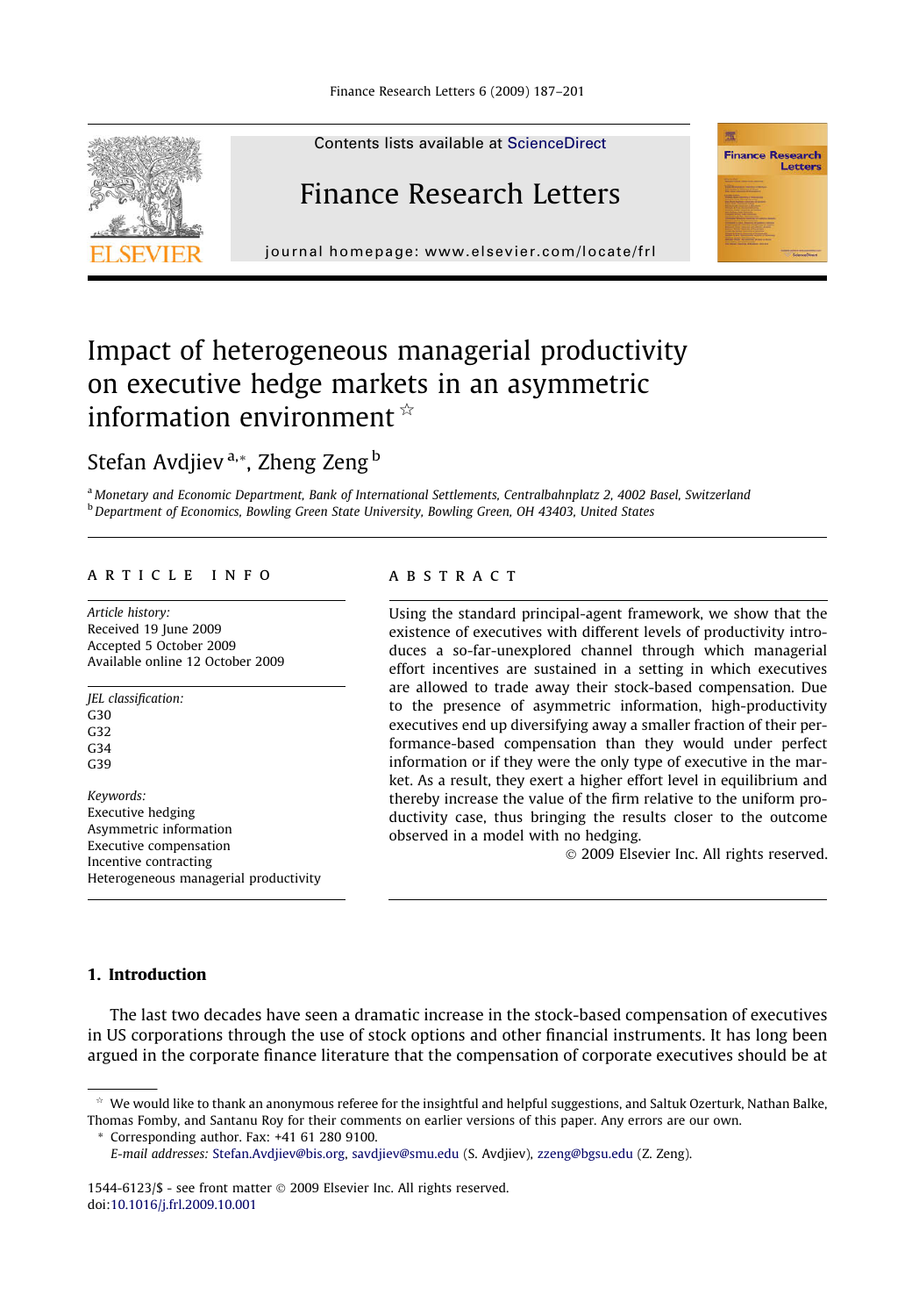least partially related to firm performance. According to the agency theory of managerial compensation, this practice is justified because it increases managers' incentives to maximize shareholder value. An important implicit assumption in most of the literature on executive compensation is that managers are prohibited from altering their risk exposure by trading securities of their own firm. Nevertheless, general transactions by managers in the stock market are not formally restricted by firms. In fact, there exists a large body of evidence suggesting that in the last couple of decades managers have had the ability to unilaterally adjust the sensitivity of their compensation to firm performance by taking advantage of the emergence of a sizable market for managerial hedging instruments, which has accompanied the increase in stock-based pay in the late 1990s ([Bettis et al., 2001; Easterbrook, 2002](#page--1-0)).

There has been a lot of criticism of this practice coming from both, academic sources as well as from the popular business press. Most of it stems from the idea that allowing managers to diversify away the stock-based portion of their compensation will reverse the intended incentive effect of their performance-based compensation and that this will cause a reduction in their equilibrium effort and will ultimately have an adverse effect on the value of their companies ([Bank, 1995; Easterbrook, 2002](#page--1-0)). [Ozerturk \(2006b\)](#page--1-0), however, shows that this line of reasoning holds true only if the hedging opportunity of the executive is not limited to a known fixed number of trading rounds. If this is the case, the executive hedges completely and no effort incentives can be sustained. If, on the other side, the executive can credibly commit to engaging in only a fixed number of trading rounds, then equilibrium effort is not affected at all. In a related paper, [Celen and Ozerturk, 2007](#page--1-0) show that, unless they are made exclusive, swap contracts (agreements to exchange part or all of the uncertain payoff of the manager's stock compensation in return for a fixed payment) lead to a complete unraveling of incentives. They also go on to show that if swap contracts are made exclusive (i.e. if the manager can be restricted to trade only one swap contract), then equilibrium effort incentives are unaffected by the availability of such contracts. [Ozerturk \(2006c\)](#page--1-0) shows that not allowing managers to hedge would cause them to underinvest in risk at the firm level in order to diversify the risk in their own compensation. He further shows that underinvestment would be reduced if managers are allowed to trade a security correlated with firm specific risk. [Garvey and Milbourn \(2003\)](#page--1-0) show that managers' ability to ''undo" undesired market exposure on their own might be hindered by wealth constraints and the inalienability of human capital.

All of the above papers assume, either explicitly or implicitly, that all managers have the same ability. Our paper relaxes that assumption by allowing for the existence of two types of managers – high-productivity managers and low-productivity managers. Using the standard principal-agent framework, we show that the existence of managers with different levels of productivity introduces a so-far-unexplored channel through which managerial effort incentives are sustained in a setting in which executives are allowed to trade away their stock-based compensation. Due to the presence of asymmetric information about managerial productivity, high-productivity managers end up diversifying away a smaller fraction of their performance-based compensation than they would under perfect information or if they were the only type of manager in the market. As a result, they keep a larger share of the company. This gives them greater effort incentives, makes them exert a higher effort level in equilibrium, and ultimately increases the value of the firm relative to the uniform productivity case. Thus, the combination of heterogeneous managerial productivity and asymmetric information brings the results of the model closer to the outcome observed in a principal-agent framework with no hedging.

Our model could be thought of as an application of the ''lemons problem" (originally introduced by [Akerlof \(1970\)](#page--1-0)) into a corporate finance setting. There is an extensive literature on the effects that asymmetric information has on financial markets, corporate governance, and corporate structure ([Myers and Majluf, 1984; Krishnaswami and Subramaniam, 1999; Krishnaswami et al., 1999;](#page--1-0) [Bernardo et al., 2001; Degryse and de Jong, 2006; Ascioglu et al., 2008](#page--1-0)). The majority of that literature is structured around the fact that insiders (i.e. managers and executives) tend to have more information about the current condition and the future prospects of the firm than outsiders (i.e. owners, investors, etc.). That is why outsiders have to resort to interpreting various types of signals about the state of the company that insiders are (intentionally or unintentionally) sending to them (e.g. dividend payments, capital structure, projects that are undertaken and projects that are forgone, etc.). Typically, the sale of shares by an insider is interpreted by markets as a signal that the insider has negative